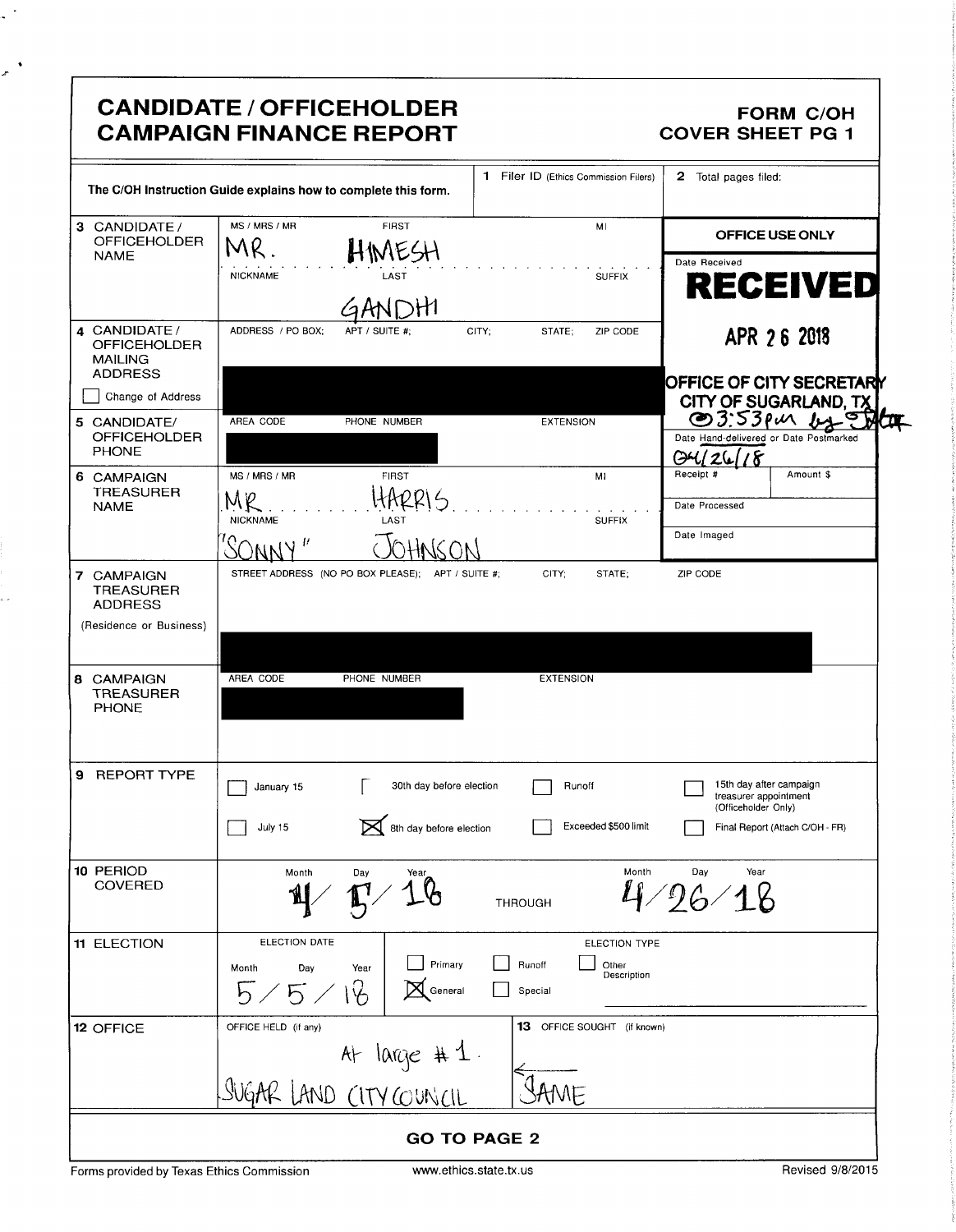## CANDIDATE / OFFICEHOLDER<br>CAMPAIGN FINANCE REPORT CAMPAIGN FORM COVER SHEET PG 2 **CAMPAIGN FINANCE REPORT**

 $\frac{1}{2}$ 

| 14 C/OH NAME<br>INI F.SH                                                                                                                                                                                                                                                                                                       | <b>15</b> Filer ID (Ethics Commission Filers)                                                                               |                                                                                                                                                                                                                                                                                                                                                                         |                                     |  |  |  |
|--------------------------------------------------------------------------------------------------------------------------------------------------------------------------------------------------------------------------------------------------------------------------------------------------------------------------------|-----------------------------------------------------------------------------------------------------------------------------|-------------------------------------------------------------------------------------------------------------------------------------------------------------------------------------------------------------------------------------------------------------------------------------------------------------------------------------------------------------------------|-------------------------------------|--|--|--|
| <b>16 NOTICE FROM</b><br><b>POLITICAL</b><br>COMMITTEE(S)                                                                                                                                                                                                                                                                      | OF SUCH EXPENDITURES.                                                                                                       | THIS BOX IS FOR NOTICE OF POLITICAL CONTRIBUTIONS ACCEPTED OR POLITICAL EXPENDITURES MADE BY POLITICAL COMMITTEES TO<br>SUPPORT THE CANDIDATE / OFFICEHOLDER. THESE EXPENDITURES MAY HAVE BEEN MADE WITHOUT THE CANDIDATE'S OR OFFICEHOLDER'S<br>KNOWLEDGE OR CONSENT. CANDIDATES AND OFFICEHOLDERS ARE REQUIRED TO REPORT THIS INFORMATION ONLY IF THEY RECEIVE NOTICE |                                     |  |  |  |
|                                                                                                                                                                                                                                                                                                                                | <b>COMMITTEE TYPE</b>                                                                                                       | <b>COMMITTEE NAME</b>                                                                                                                                                                                                                                                                                                                                                   |                                     |  |  |  |
|                                                                                                                                                                                                                                                                                                                                | GENERAL                                                                                                                     |                                                                                                                                                                                                                                                                                                                                                                         |                                     |  |  |  |
|                                                                                                                                                                                                                                                                                                                                |                                                                                                                             | <b>COMMITTEE ADDRESS</b>                                                                                                                                                                                                                                                                                                                                                |                                     |  |  |  |
|                                                                                                                                                                                                                                                                                                                                | SPECIFIC                                                                                                                    |                                                                                                                                                                                                                                                                                                                                                                         |                                     |  |  |  |
|                                                                                                                                                                                                                                                                                                                                |                                                                                                                             | COMMITTEE CAMPAIGN TREASURER NAME                                                                                                                                                                                                                                                                                                                                       |                                     |  |  |  |
| <b>Additional Pages</b>                                                                                                                                                                                                                                                                                                        |                                                                                                                             |                                                                                                                                                                                                                                                                                                                                                                         |                                     |  |  |  |
|                                                                                                                                                                                                                                                                                                                                |                                                                                                                             | COMMITTEE CAMPAIGN TREASURER ADDRESS                                                                                                                                                                                                                                                                                                                                    |                                     |  |  |  |
| <b>17 CONTRIBUTION</b><br><b>TOTALS</b>                                                                                                                                                                                                                                                                                        | 1.<br>TOTAL POLITICAL CONTRIBUTIONS OF \$50 OR LESS (OTHER THAN<br>PLEDGES, LOANS, OR GUARANTEES OF LOANS), UNLESS ITEMIZED | \$                                                                                                                                                                                                                                                                                                                                                                      |                                     |  |  |  |
|                                                                                                                                                                                                                                                                                                                                | 2.                                                                                                                          | <b>TOTAL POLITICAL CONTRIBUTIONS</b><br>(OTHER THAN PLEDGES, LOANS, OR GUARANTEES OF LOANS)                                                                                                                                                                                                                                                                             | \$                                  |  |  |  |
| <b>EXPENDITURE</b><br><b>TOTALS</b>                                                                                                                                                                                                                                                                                            | З.<br>TOTAL POLITICAL EXPENDITURES OF \$100 OR LESS,<br>UNLESS ITEMIZED                                                     |                                                                                                                                                                                                                                                                                                                                                                         | \$                                  |  |  |  |
|                                                                                                                                                                                                                                                                                                                                | 4.                                                                                                                          | <b>TOTAL POLITICAL EXPENDITURES</b>                                                                                                                                                                                                                                                                                                                                     | \$                                  |  |  |  |
| <b>CONTRIBUTION</b><br><b>BALANCE</b>                                                                                                                                                                                                                                                                                          | 5.                                                                                                                          | TOTAL POLITICAL CONTRIBUTIONS MAINTAINED AS OF THE LAST DAY<br>OF REPORTING PERIOD                                                                                                                                                                                                                                                                                      | \$ 5685.88                          |  |  |  |
| <b>OUTSTANDING</b><br><b>LOAN TOTALS</b>                                                                                                                                                                                                                                                                                       | 6.                                                                                                                          | TOTAL PRINCIPAL AMOUNT OF ALL OUTSTANDING LOANS AS OF THE<br>LAST DAY OF THE REPORTING PERIOD                                                                                                                                                                                                                                                                           | \$                                  |  |  |  |
| <b>18 AFFIDAVIT</b>                                                                                                                                                                                                                                                                                                            |                                                                                                                             |                                                                                                                                                                                                                                                                                                                                                                         |                                     |  |  |  |
| I swear, or affirm, under penalty of perjury, that the accompartying report is<br>true and correct and includes all information required to be reported by me<br>under Nitle 15/Election Code.<br>SANAA HAZRATJEE<br>Notary ID #131525143<br>My Commission Expires<br>April 11, 2022<br>Signature of Candidate or Officeholder |                                                                                                                             |                                                                                                                                                                                                                                                                                                                                                                         |                                     |  |  |  |
| AFFIX NOTARY STAMP / SEALABOVE                                                                                                                                                                                                                                                                                                 |                                                                                                                             |                                                                                                                                                                                                                                                                                                                                                                         |                                     |  |  |  |
| this the $-26$ <sup>th</sup><br>Sworn to and subscribed before me, by the said HIMESH GANDHT                                                                                                                                                                                                                                   |                                                                                                                             |                                                                                                                                                                                                                                                                                                                                                                         |                                     |  |  |  |
| day of $APRLL$<br>$-$ , 20 $1$ $\rightarrow$<br>_, to certify which, witness my hand and seal of office.                                                                                                                                                                                                                       |                                                                                                                             |                                                                                                                                                                                                                                                                                                                                                                         |                                     |  |  |  |
|                                                                                                                                                                                                                                                                                                                                |                                                                                                                             | OANAA<br>HAZRATJEE                                                                                                                                                                                                                                                                                                                                                      | NOTARY                              |  |  |  |
| Slotetule of officer administering oath                                                                                                                                                                                                                                                                                        |                                                                                                                             | Printed name of officer administering oath                                                                                                                                                                                                                                                                                                                              | Title of officer administering oath |  |  |  |

Forms provided by Texas Ethics Commission www.ethics.state.tx.us Revised 9/8/2015